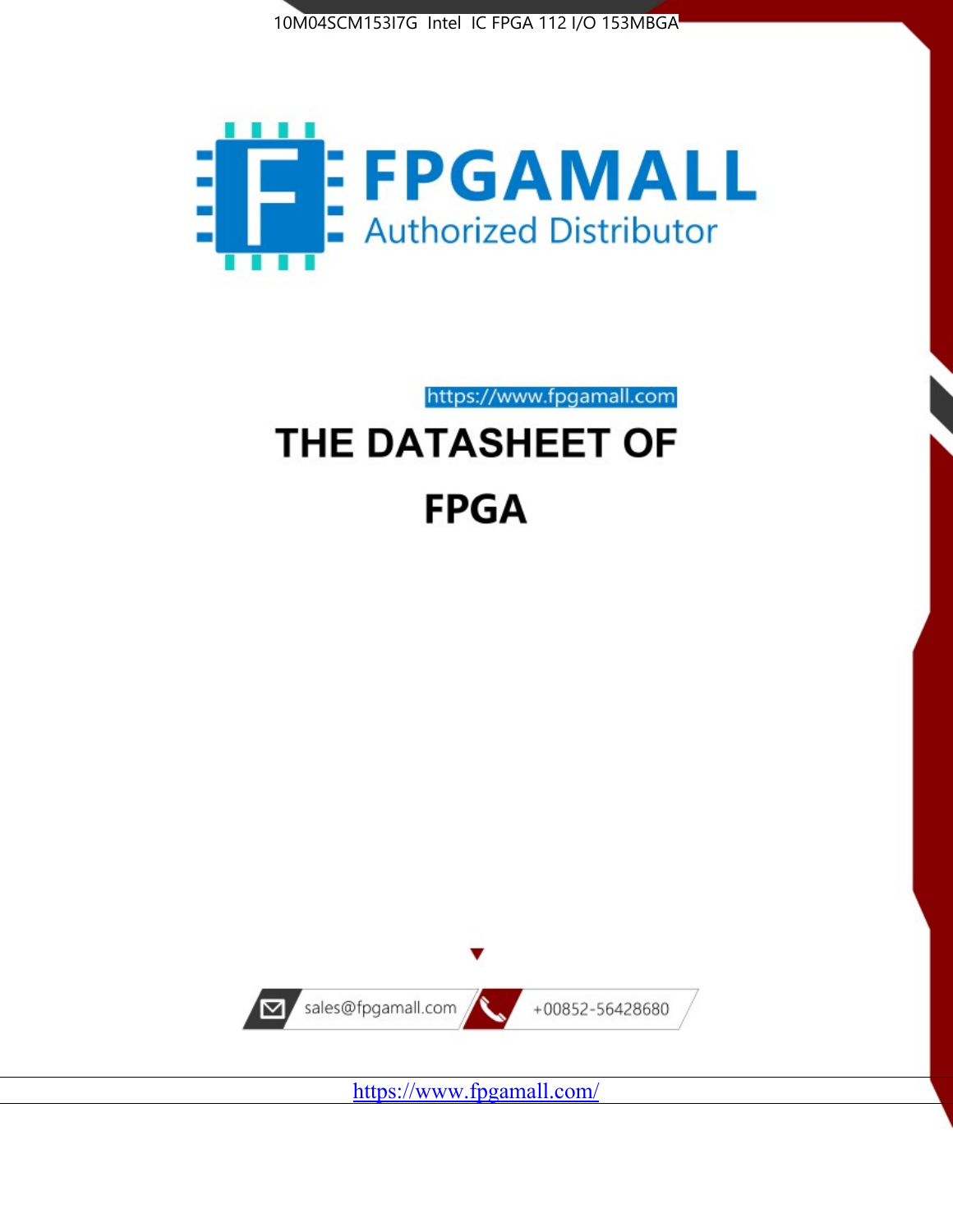10M04SCM153I7G Intel IC FPGA 112 I/O 153MBGA



# **Intel® MAX® 10 FPGA Device Overview**



**M10-OVERVIEW | 2017.12.15** Latest document on the web: **[PDF](https://www.altera.com/en_US/pdfs/literature/hb/max-10/m10_overview.pdf)** | **[HTML](https://www.altera.com/documentation/myt1396938463674.html)**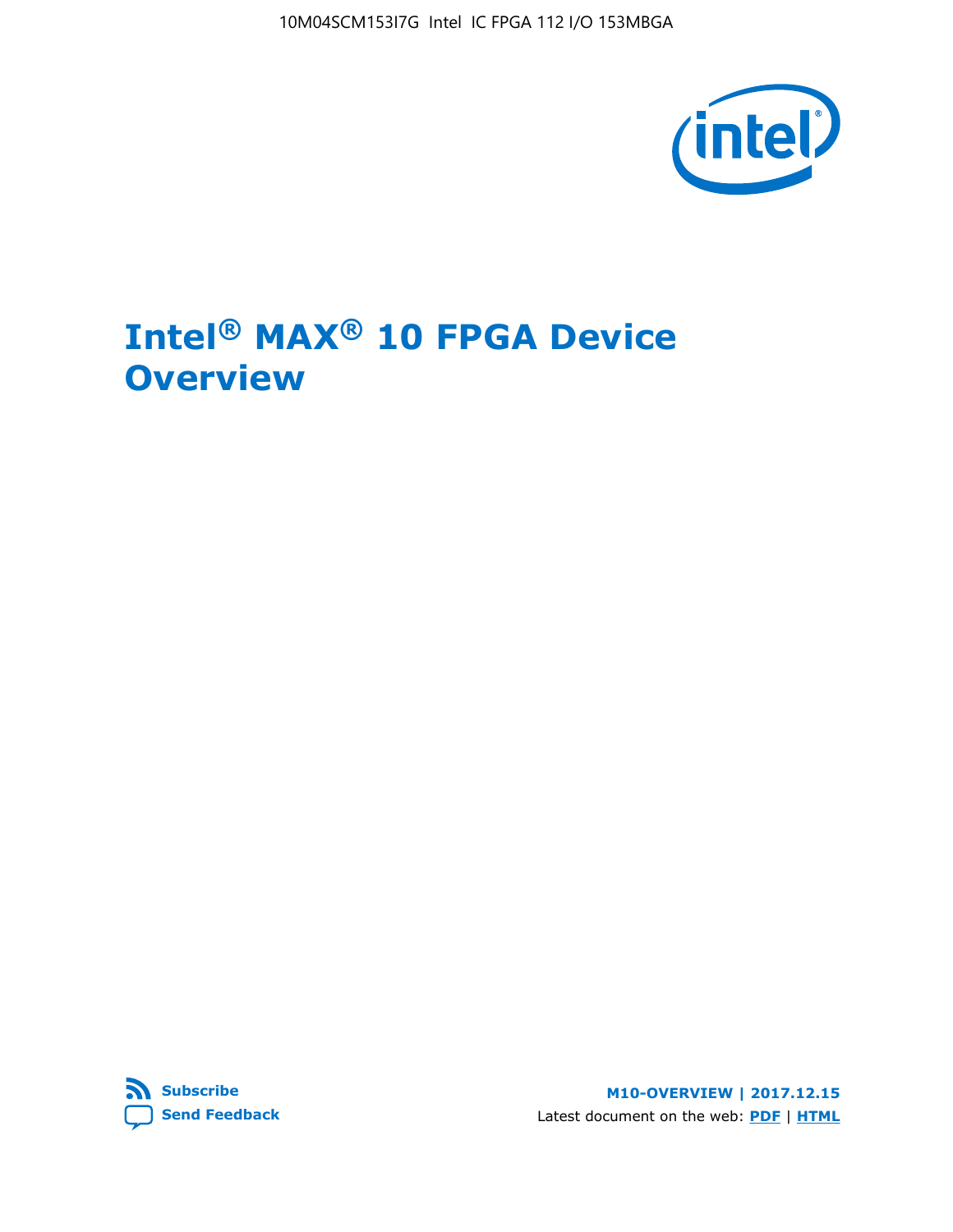

*Contents*

# **Contents**

| Intel® MAX® 10 FPGA Device Overview……………………………………………………………………………3  |  |
|--------------------------------------------------------------------|--|
|                                                                    |  |
|                                                                    |  |
|                                                                    |  |
|                                                                    |  |
|                                                                    |  |
|                                                                    |  |
|                                                                    |  |
|                                                                    |  |
|                                                                    |  |
|                                                                    |  |
|                                                                    |  |
|                                                                    |  |
|                                                                    |  |
|                                                                    |  |
|                                                                    |  |
|                                                                    |  |
|                                                                    |  |
|                                                                    |  |
|                                                                    |  |
| Document Revision History for Intel MAX 10 FPGA Device Overview 13 |  |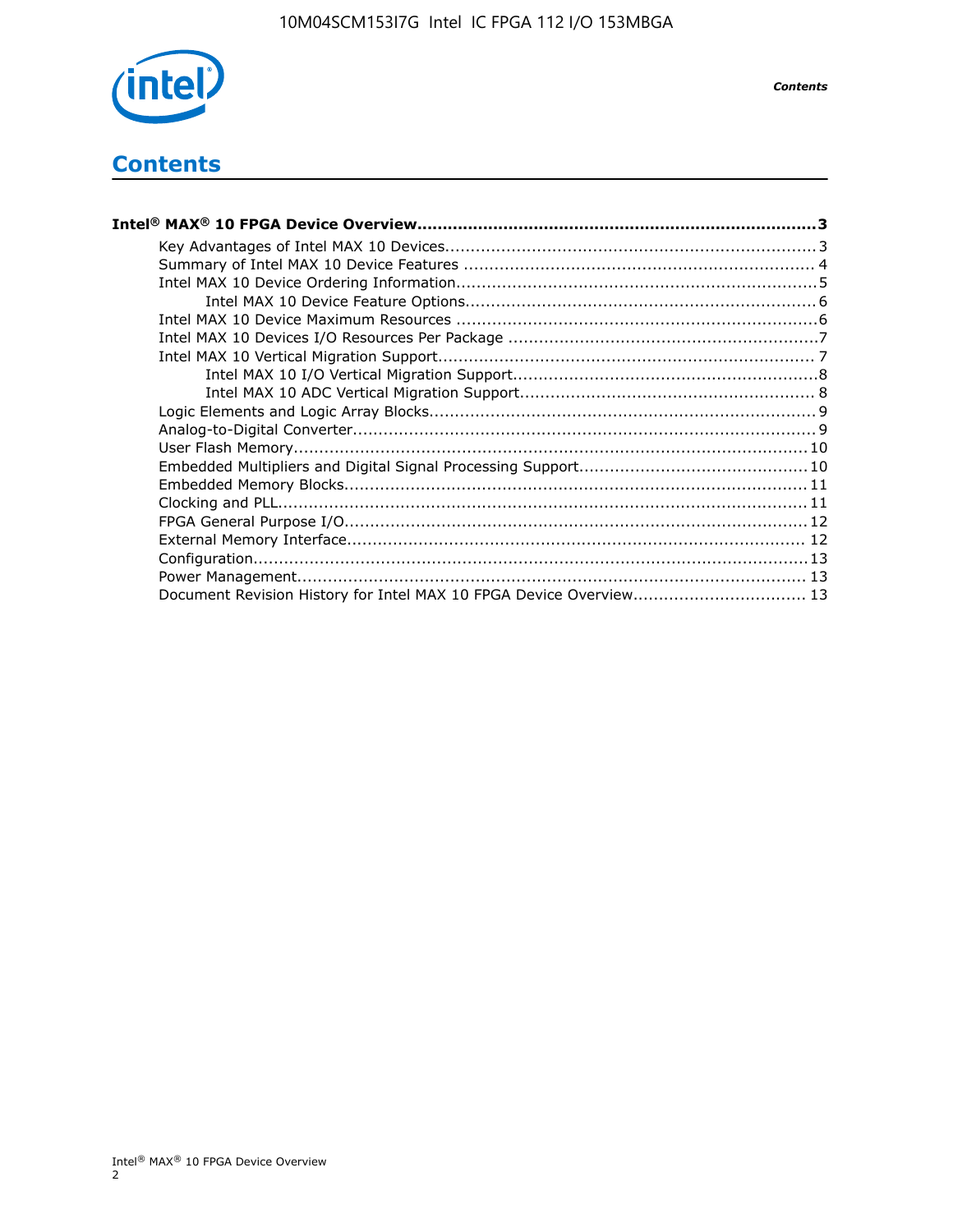

# **Intel® MAX® 10 FPGA Device Overview**

Intel® MAX® 10 devices are single-chip, non-volatile low-cost programmable logic devices (PLDs) to integrate the optimal set of system components.

The highlights of the Intel MAX 10 devices include:

- Internally stored dual configuration flash
- User flash memory
- Instant on support
- Integrated analog-to-digital converters (ADCs)
- Single-chip Nios II soft core processor support

Intel MAX 10 devices are the ideal solution for system management, I/O expansion, communication control planes, industrial, automotive, and consumer applications.

#### **Related Links**

[Intel MAX 10 FPGA Device Datasheet](https://www.altera.com/documentation/mcn1397700832153.html#mcn1397643748870)

# **Key Advantages of Intel MAX 10 Devices**

## **Table 1. Key Advantages of Intel MAX 10 Devices**

| <b>Advantage</b>               | <b>Supporting Feature</b>                                                                                                                                                                                  |  |  |  |
|--------------------------------|------------------------------------------------------------------------------------------------------------------------------------------------------------------------------------------------------------|--|--|--|
| Simple and fast configuration  | Secure on-die flash memory enables device configuration in less than 10 ms                                                                                                                                 |  |  |  |
| Flexibility and integration    | Single device integrating PLD logic, RAM, flash memory, digital signal<br>processing (DSP), ADC, phase-locked loop (PLL), and I/Os<br>Small packages available from 3 mm $\times$ 3 mm                     |  |  |  |
| Low power                      | Sleep mode—significant standby power reduction and resumption in less than<br>$1 \text{ ms}$<br>Longer battery life—resumption from full power-off in less than 10 ms                                      |  |  |  |
| 20-year-estimated life cycle   | Built on TSMC's 55 nm embedded flash process technology                                                                                                                                                    |  |  |  |
| High productivity design tools | Intel Quartus <sup>®</sup> Prime Lite edition (no cost license)<br>Platform Designer (Standard) system integration tool<br>DSP Builder for Intel FPGAs<br>Nios <sup>®</sup> II Embedded Design Suite (EDS) |  |  |  |

Intel Corporation. All rights reserved. Intel, the Intel logo, Altera, Arria, Cyclone, Enpirion, MAX, Nios, Quartus and Stratix words and logos are trademarks of Intel Corporation or its subsidiaries in the U.S. and/or other countries. Intel warrants performance of its FPGA and semiconductor products to current specifications in accordance with Intel's standard warranty, but reserves the right to make changes to any products and services at any time without notice. Intel assumes no responsibility or liability arising out of the application or use of any information, product, or service described herein except as expressly agreed to in writing by Intel. Intel customers are advised to obtain the latest version of device specifications before relying on any published information and before placing orders for products or services. \*Other names and brands may be claimed as the property of others.

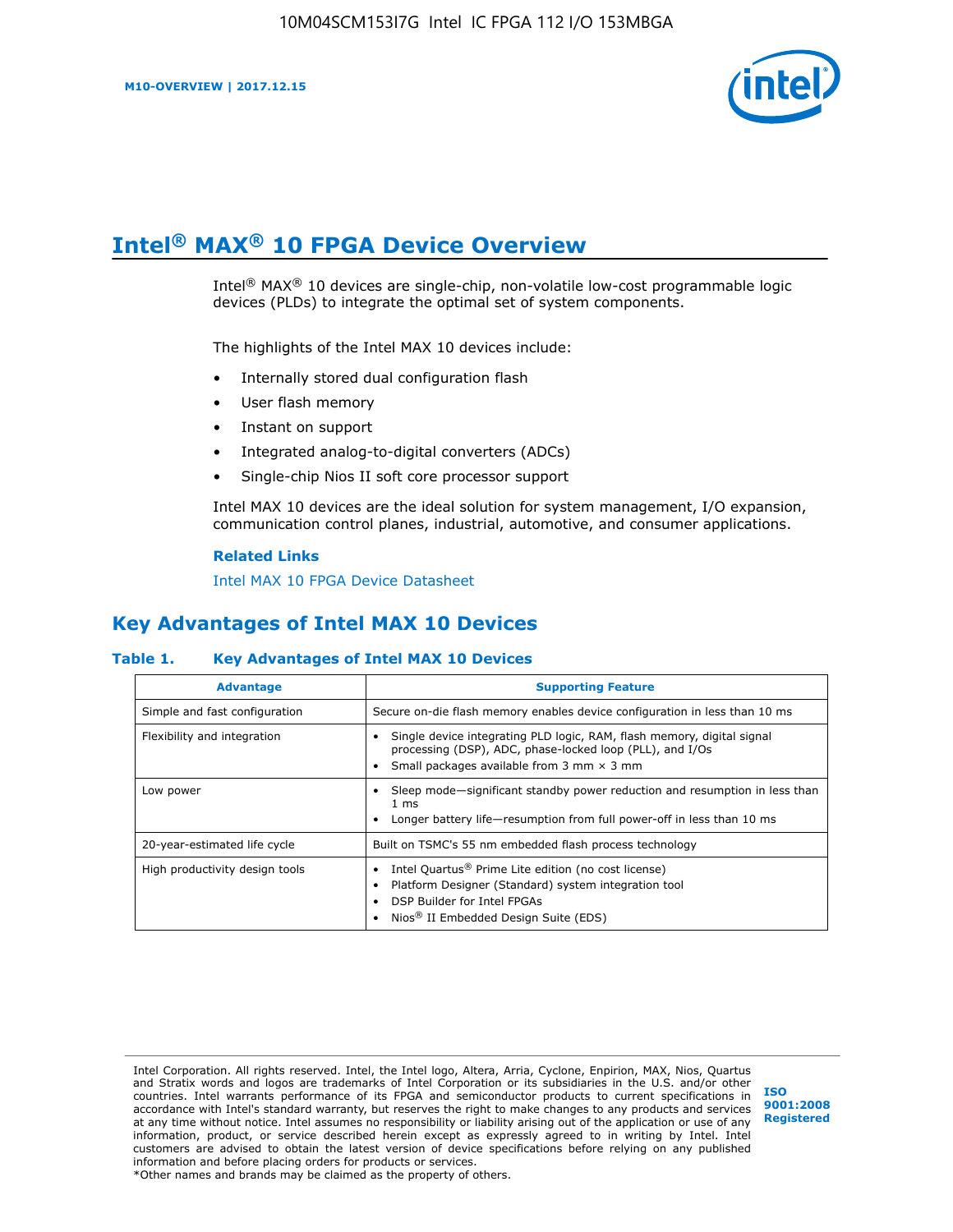

# **Summary of Intel MAX 10 Device Features**

## **Table 2. Summary of Features for Intel MAX 10 Devices**

| <b>Feature</b>                       | <b>Description</b>                                                                                                                                                                                                                                                                            |
|--------------------------------------|-----------------------------------------------------------------------------------------------------------------------------------------------------------------------------------------------------------------------------------------------------------------------------------------------|
| Technology                           | 55 nm TSMC Embedded Flash (Flash + SRAM) process technology                                                                                                                                                                                                                                   |
| Packaging                            | Low cost, small form factor packages-support multiple packaging<br>technologies and pin pitches<br>Multiple device densities with compatible package footprints for seamless<br>migration between different device densities<br>RoHS6-compliant                                               |
| Core architecture                    | 4-input look-up table (LUT) and single register logic element (LE)<br>$\bullet$<br>LEs arranged in logic array block (LAB)<br>$\bullet$<br>Embedded RAM and user flash memory<br>$\bullet$<br>Clocks and PLLs<br>$\bullet$<br>Embedded multiplier blocks<br>General purpose I/Os<br>$\bullet$ |
| Internal memory blocks               | M9K-9 kilobits (Kb) memory blocks<br>$\bullet$<br>Cascadable blocks to create RAM, dual port, and FIFO functions<br>$\bullet$                                                                                                                                                                 |
| User flash memory (UFM)              | User accessible non-volatile storage<br>$\bullet$<br>High speed operating frequency<br>$\bullet$<br>Large memory size<br>High data retention<br>$\bullet$<br>Multiple interface option                                                                                                        |
| Embedded multiplier blocks           | One $18 \times 18$ or two 9 $\times$ 9 multiplier modes<br>$\bullet$<br>Cascadable blocks enabling creation of filters, arithmetic functions, and image<br>processing pipelines                                                                                                               |
| <b>ADC</b>                           | 12-bit successive approximation register (SAR) type<br>$\bullet$<br>Up to 17 analog inputs<br>$\bullet$<br>Cumulative speed up to 1 million samples per second (MSPS)<br>Integrated temperature sensing capability<br>$\bullet$                                                               |
| Clock networks                       | Global clocks support<br>$\bullet$<br>High speed frequency in clock network                                                                                                                                                                                                                   |
| Internal oscillator                  | Built-in internal ring oscillator                                                                                                                                                                                                                                                             |
| <b>PLLs</b>                          | Analog-based<br>$\bullet$<br>Low jitter<br>High precision clock synthesis<br>$\bullet$<br>Clock delay compensation<br>$\bullet$<br>Zero delay buffering<br>٠<br>Multiple output taps<br>$\bullet$                                                                                             |
| General-purpose I/Os (GPIOs)         | Multiple I/O standards support<br>$\bullet$<br>On-chip termination (OCT)<br>٠<br>Up to 830 megabits per second (Mbps) LVDS receiver, 800 Mbps LVDS<br>transmitter                                                                                                                             |
| External memory interface (EMIF) (1) | Supports up to 600 Mbps external memory interfaces:<br>continued                                                                                                                                                                                                                              |
|                                      |                                                                                                                                                                                                                                                                                               |

<sup>(1)</sup> EMIF is only supported in selected Intel MAX 10 device density and package combinations. Refer to the *External Memory Interface User Guide* for more information.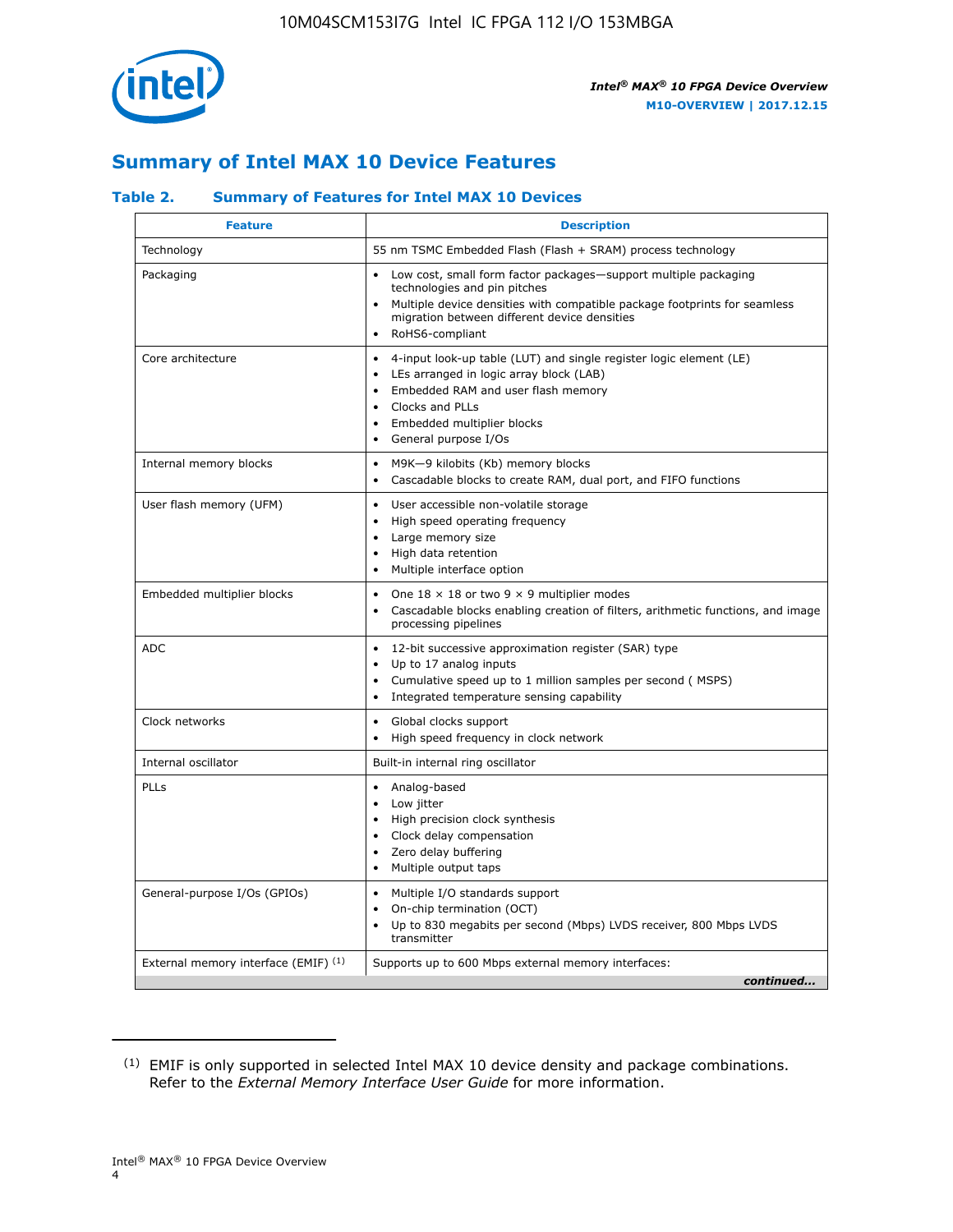

| <b>Feature</b>                | <b>Description</b>                                                                                                                                                                                                                                                                                                                                                                                                                               |  |  |  |
|-------------------------------|--------------------------------------------------------------------------------------------------------------------------------------------------------------------------------------------------------------------------------------------------------------------------------------------------------------------------------------------------------------------------------------------------------------------------------------------------|--|--|--|
|                               | DDR3, DDR3L, DDR2, LPDDR2 (on 10M16, 10M25, 10M40, and 10M50.)<br>SRAM (Hardware support only)<br><i>Note:</i> For 600 Mbps performance, -6 device speed grade is required.<br>Performance varies according to device grade (commercial, industrial, or<br>automotive) and device speed grade $(-6 \text{ or } -7)$ . Refer to the <i>Intel MAX</i><br>10 FPGA Device Datasheet or External Memory Interface Spec Estimator<br>for more details. |  |  |  |
| Configuration                 | Internal configuration<br>JTAG<br>٠<br>Advanced Encryption Standard (AES) 128-bit encryption and compression<br>options<br>Flash memory data retention of 20 years at 85 $^{\circ}$ C                                                                                                                                                                                                                                                            |  |  |  |
| Flexible power supply schemes | Single- and dual-supply device options<br>Dynamically controlled input buffer power down<br>Sleep mode for dynamic power reduction                                                                                                                                                                                                                                                                                                               |  |  |  |

# **Intel MAX 10 Device Ordering Information**

#### **Figure 1. Sample Ordering Code and Available Options for Intel MAX 10 Devices**



*Note:* The –I6 and –A6 speed grades of the Intel MAX 10 FPGA devices are not available by default in the Intel Quartus Prime software. Contact your local Intel sales representatives for support.

#### **Related Links**

#### [Intel FPGA Product Selector](http://www.altera.com/products/selector/psg-selector.html)

Provides the latest information about Intel FPGAs.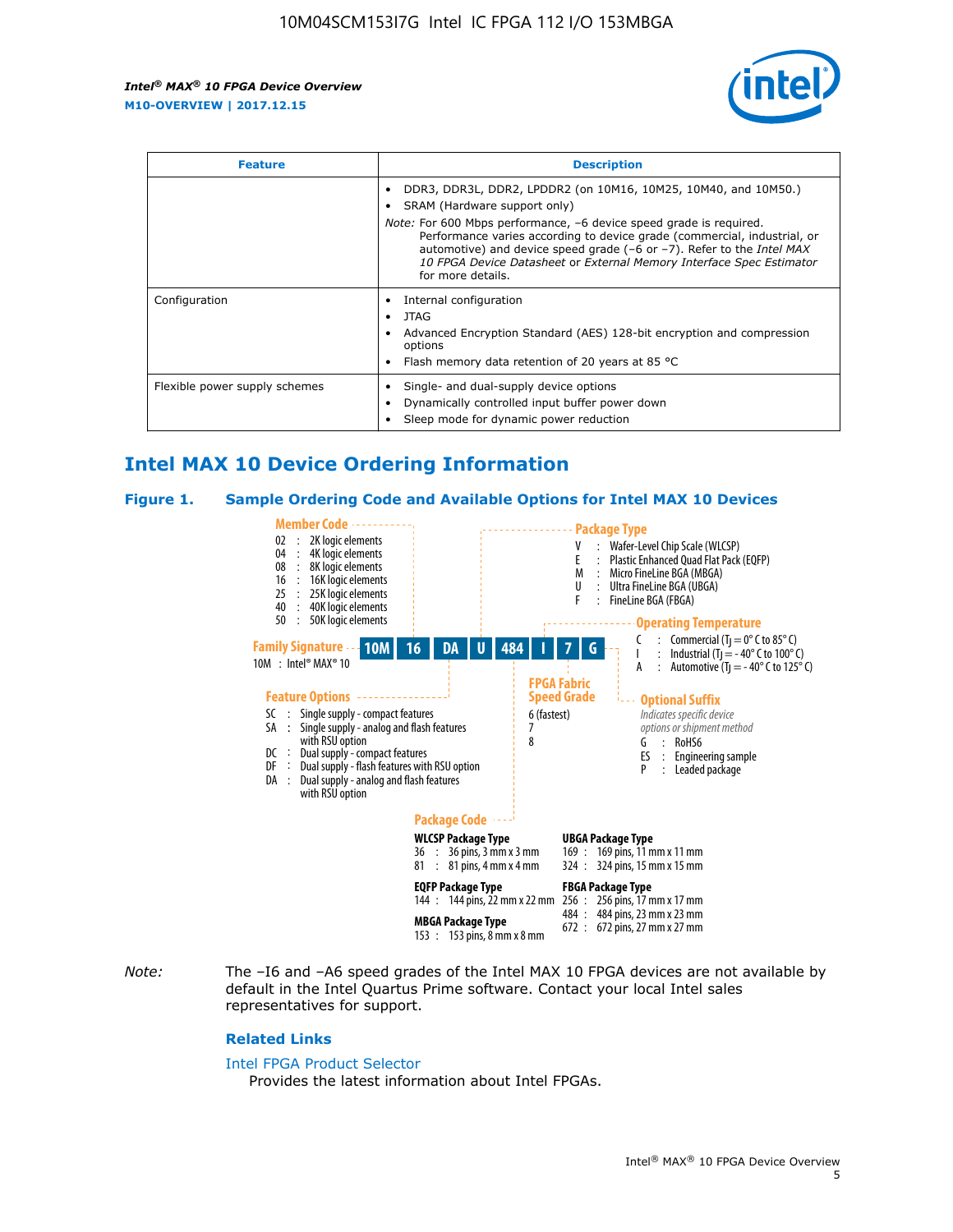

## **Intel MAX 10 Device Feature Options**

## **Table 3. Feature Options for Intel MAX 10 Devices**

| <b>Option</b> | <b>Feature</b>                                                                                                                                                                          |
|---------------|-----------------------------------------------------------------------------------------------------------------------------------------------------------------------------------------|
| Compact       | Devices with core architecture featuring single configuration image with self-configuration capability                                                                                  |
| Flash         | Devices with core architecture featuring:<br>Dual configuration image with self-configuration capability<br>Remote system upgrade capability<br>Memory initialization                   |
| Analog        | Devices with core architecture featuring:<br>Dual configuration image with self-configuration capability<br>Remote system upgrade capability<br>Memory initialization<br>Integrated ADC |

# **Intel MAX 10 Device Maximum Resources**

## **Table 4. Maximum Resource Counts for Intel MAX 10 Devices**

| <b>Resource</b>                     |                            | <b>Device</b>  |              |              |                |                |              |                |
|-------------------------------------|----------------------------|----------------|--------------|--------------|----------------|----------------|--------------|----------------|
|                                     |                            | <b>10M02</b>   | <b>10M04</b> | <b>10M08</b> | <b>10M16</b>   | <b>10M25</b>   | <b>10M40</b> | <b>10M50</b>   |
|                                     | Logic Elements (LE) (K)    | $\overline{2}$ | 4            | 8            | 16             | 25             | 40           | 50             |
| M9K Memory (Kb)                     |                            | 108            | 189          | 378          | 549            | 675            | 1,260        | 1,638          |
|                                     | User Flash Memory (Kb) (2) | 96             | 1,248        | 1,376        | 2,368          | 3,200          | 5,888        | 5,888          |
| $18 \times 18$ Multiplier           |                            | 16             | 20           | 24           | 45             | 55             | 125          | 144            |
| <b>PLL</b>                          |                            | 2              | 2            | 2            | $\overline{4}$ | $\overline{4}$ | 4            | $\overline{4}$ |
| GPIO                                |                            | 246            | 246          | 250          | 320            | 360            | 500          | 500            |
| <b>LVDS</b>                         | Dedicated<br>Transmitter   | 15             | 15           | 15           | 22             | 24             | 30           | 30             |
|                                     | Emulated<br>Transmitter    | 114            | 114          | 116          | 151            | 171            | 241          | 241            |
|                                     | Dedicated Receiver         | 114            | 114          | 116          | 151            | 171            | 241          | 241            |
| <b>Internal Configuration Image</b> |                            | $\mathbf{1}$   | 2            | 2            | $\overline{2}$ | 2              | 2            | $\overline{2}$ |
| <b>ADC</b>                          |                            |                | 1            | 1            | $\mathbf{1}$   | 2              | 2            | 2              |

<sup>(2)</sup> The maximum possible value including user flash memory and configuration flash memory. For more information, refer to [Intel MAX 10 User Flash Memory User Guide](https://www.altera.com/documentation/vgo1395753117436.html#vgo1395811844282).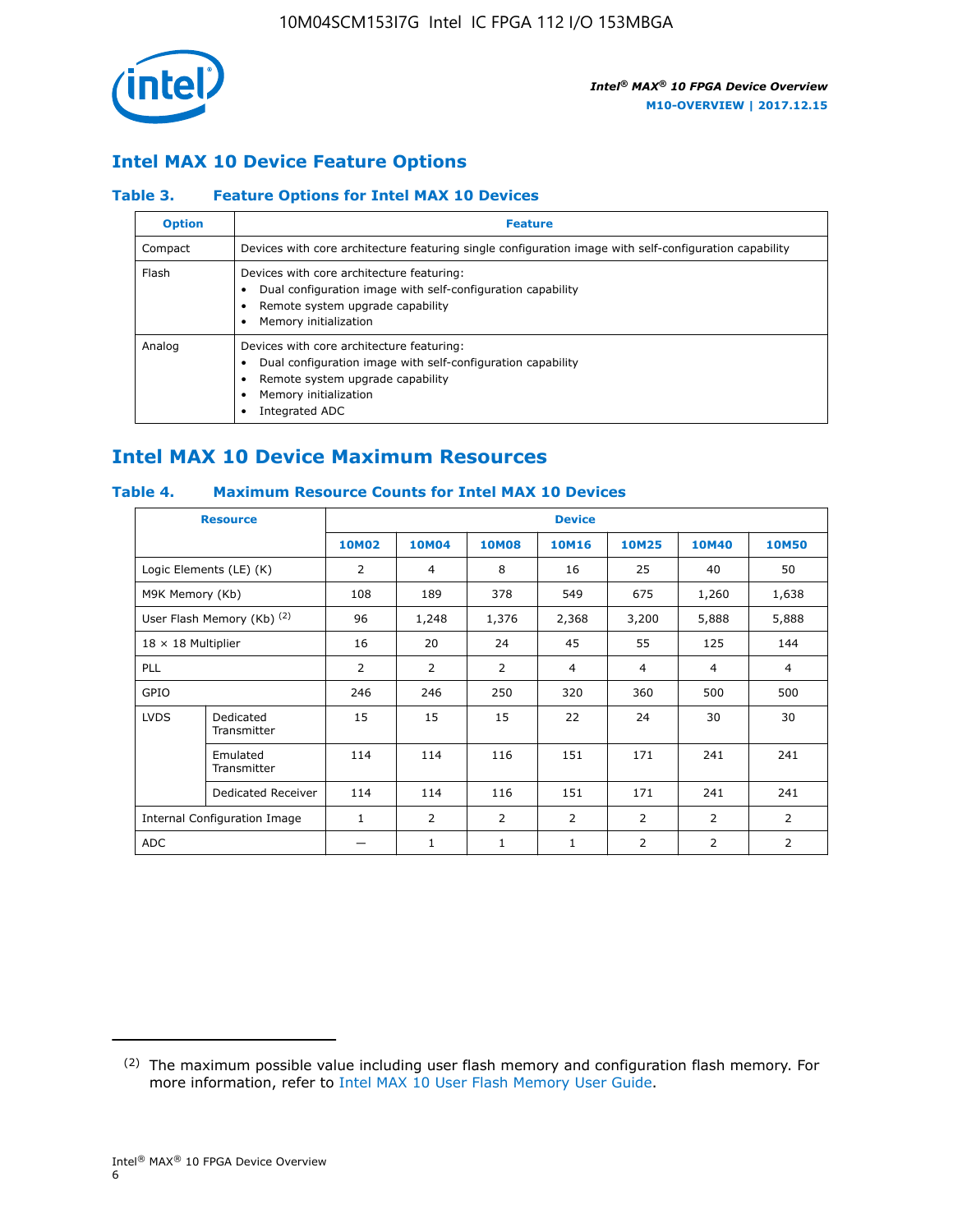

# **Intel MAX 10 Devices I/O Resources Per Package**

### **Table 5. Package Plan for Intel MAX 10 Single Power Supply Devices**

| <b>Device</b> |                   | <b>Package</b>                     |                      |                                      |                                      |  |  |  |  |
|---------------|-------------------|------------------------------------|----------------------|--------------------------------------|--------------------------------------|--|--|--|--|
|               | <b>Type</b>       | M153<br>153-pin MBGA               | U169<br>169-pin UBGA | <b>U324</b><br>324-pin UBGA          | E144<br>144-pin EQFP                 |  |  |  |  |
|               | <b>Size</b>       | $8 \text{ mm} \times 8 \text{ mm}$ | 11 mm $\times$ 11 mm | $15 \text{ mm} \times 15 \text{ mm}$ | $22 \text{ mm} \times 22 \text{ mm}$ |  |  |  |  |
|               | <b>Ball Pitch</b> | $0.5$ mm                           | $0.8$ mm             | $0.8$ mm                             | $0.5$ mm                             |  |  |  |  |
| 10M02         |                   | 112                                | 130                  | 246                                  | 101                                  |  |  |  |  |
| 10M04         |                   | 112                                | 130                  | 246                                  | 101                                  |  |  |  |  |
| 10M08         |                   | 112                                | 130                  | 246                                  | 101                                  |  |  |  |  |
| 10M16         |                   |                                    | 130                  | 246                                  | 101                                  |  |  |  |  |
| 10M25         |                   |                                    |                      |                                      | 101                                  |  |  |  |  |
| 10M40         |                   |                                    |                      |                                      | 101                                  |  |  |  |  |
| 10M50         |                   |                                    |                      |                                      | 101                                  |  |  |  |  |

## **Table 6. Package Plan for Intel MAX 10 Dual Power Supply Devices**

| <b>Device</b> |                   | <b>Package</b> |                                                |                                                                    |                           |                             |                             |  |  |
|---------------|-------------------|----------------|------------------------------------------------|--------------------------------------------------------------------|---------------------------|-----------------------------|-----------------------------|--|--|
|               | <b>Type</b>       | <b>V36</b>     | <b>V81</b>                                     | <b>U324</b><br>36-pin WLCSP 81-pin WLCSP 324-pin UBGA 256-pin FBGA | <b>F256</b>               | <b>F484</b><br>484-pin FBGA | <b>F672</b><br>672-pin FBGA |  |  |
|               | <b>Size</b>       |                | $3$ mm $\times$ 3 mm $ 4$ mm $\times$ 4 mm $ $ | $15$ mm $\times$ 15<br>mm                                          | $17$ mm $\times$ 17<br>mm | $23$ mm $\times$ 23<br>mm   | $27$ mm $\times$ 27<br>mm   |  |  |
|               | <b>Ball Pitch</b> | $0.4$ mm       | $0.4$ mm                                       | $0.8$ mm                                                           | 1.0 <sub>mm</sub>         | 1.0 <sub>mm</sub>           | 1.0 <sub>mm</sub>           |  |  |
| 10M02         |                   | 27             |                                                | 160                                                                |                           |                             |                             |  |  |
| 10M04         |                   |                |                                                | 246                                                                | 178                       |                             |                             |  |  |
| 10M08         |                   |                | 56                                             | 246                                                                | 178                       | 250                         |                             |  |  |
| 10M16         |                   |                |                                                | 246                                                                | 178                       | 320                         |                             |  |  |
| 10M25         |                   |                |                                                |                                                                    | 178                       | 360                         |                             |  |  |
| 10M40         |                   |                |                                                |                                                                    | 178                       | 360                         | 500                         |  |  |
| 10M50         |                   |                |                                                |                                                                    | 178                       | 360                         | 500                         |  |  |

## **Related Links**

- [Intel MAX 10 General Purpose I/O User Guide](https://www.altera.com/documentation/sam1393999966669.html#sam1394000084476)
- [Intel MAX 10 High-Speed LVDS I/O User Guide](https://www.altera.com/documentation/sam1394433606063.html#sam1394433911642)

# **Intel MAX 10 Vertical Migration Support**

Vertical migration supports the migration of your design to other Intel MAX 10 devices of different densities in the same package with similar I/O and ADC resources.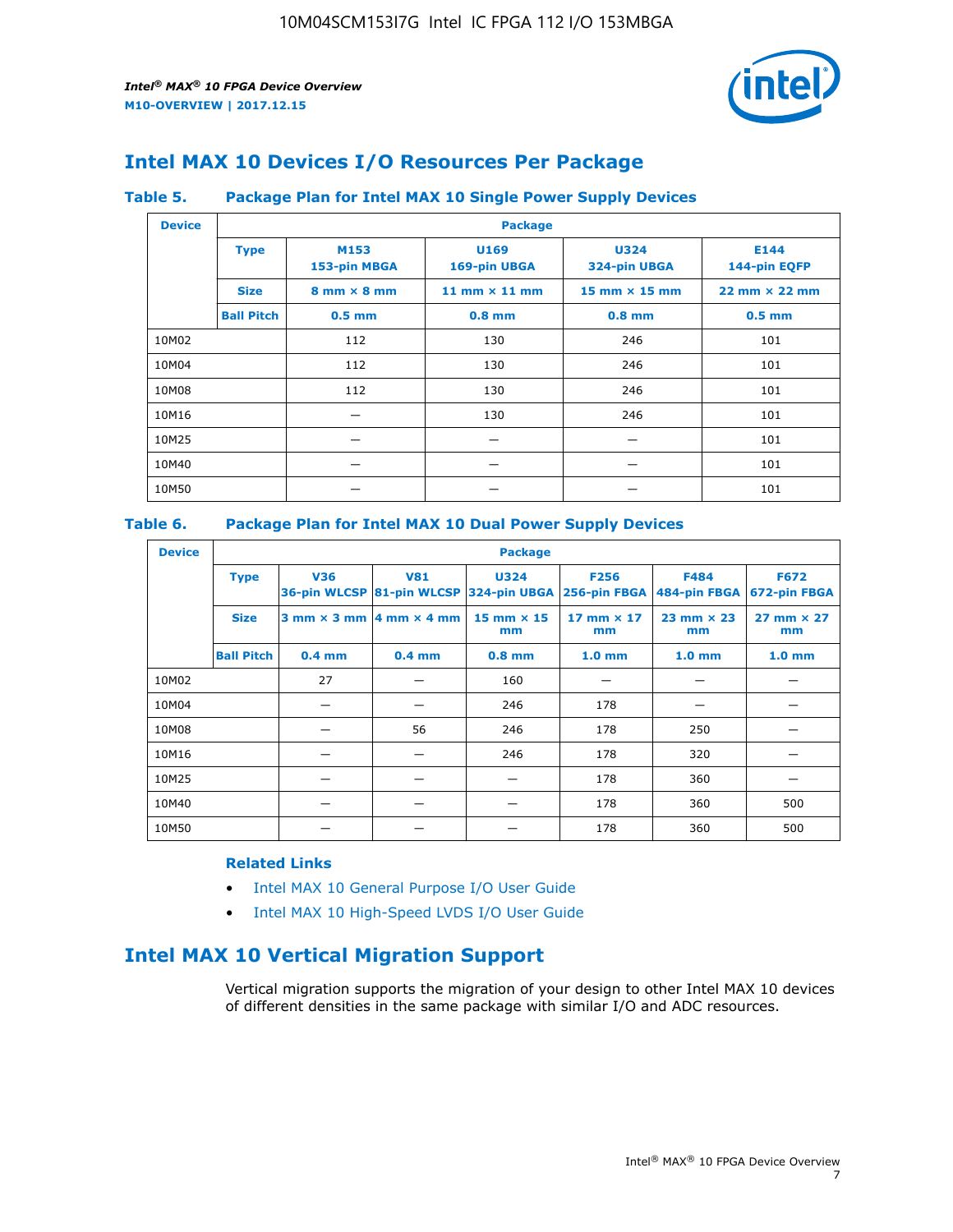

## **Intel MAX 10 I/O Vertical Migration Support**

#### **Figure 2. Migration Capability Across Intel MAX 10 Devices**

- The arrows indicate the migration paths. The devices included in each vertical migration path are shaded. Non-migratable devices are omitted. Some packages have several migration paths. Devices with lesser I/O resources in the same path have lighter shades.
- To achieve the full I/O migration across product lines in the same migration path, restrict I/Os usage to match the product line with the lowest I/O count.

|               | Package                          |            |      |      |             |                  |                                    |      |      |  |
|---------------|----------------------------------|------------|------|------|-------------|------------------|------------------------------------|------|------|--|
| <b>Device</b> | <b>V36</b>                       | <b>V81</b> | M153 | U169 | <b>U324</b> | F <sub>256</sub> | E144                               | F484 | F672 |  |
| 10M02         |                                  |            |      |      |             |                  |                                    |      |      |  |
| 10M04         |                                  |            |      |      |             |                  |                                    |      |      |  |
| 10M08         |                                  |            |      |      |             |                  |                                    |      |      |  |
| 10M16         |                                  |            |      |      |             |                  |                                    |      |      |  |
| 10M25         |                                  |            |      |      |             |                  |                                    |      |      |  |
| 10M40         |                                  |            |      |      |             |                  |                                    |      |      |  |
| 10M50         |                                  |            |      |      |             |                  |                                    |      |      |  |
|               | <b>Dual Power Supply Devices</b> |            |      |      |             |                  | <b>Single Power Supply Devices</b> |      |      |  |

*Note:* To verify the pin migration compatibility, use the Pin Migration View window in the Intel Quartus Prime software Pin Planner.

## **Intel MAX 10 ADC Vertical Migration Support**

#### **Figure 3. ADC Vertical Migration Across Intel MAX 10 Devices**

The arrows indicate the ADC migration paths. The devices included in each vertical migration path are shaded.

|                                                                                                                                                                                                                         | Package          |      |      |                  |      |             |      |  |  |
|-------------------------------------------------------------------------------------------------------------------------------------------------------------------------------------------------------------------------|------------------|------|------|------------------|------|-------------|------|--|--|
| <b>Device</b>                                                                                                                                                                                                           | M <sub>153</sub> | U169 | U324 | F <sub>256</sub> | E144 | <b>F484</b> | F672 |  |  |
| 10M04                                                                                                                                                                                                                   |                  |      |      |                  |      |             |      |  |  |
| 10M08                                                                                                                                                                                                                   |                  |      |      |                  |      |             |      |  |  |
| 10M16                                                                                                                                                                                                                   |                  |      |      |                  |      |             |      |  |  |
| 10M25                                                                                                                                                                                                                   |                  |      |      |                  |      |             |      |  |  |
| 10M40                                                                                                                                                                                                                   |                  |      |      |                  |      |             |      |  |  |
| 10M50                                                                                                                                                                                                                   |                  |      |      |                  |      |             |      |  |  |
| <b>Dual ADC Device:</b> Each ADC (ADC1 and ADC2) supports 1 dedicated analog input pin and 8 dual function pins.<br>Single ADC Device: Single ADC that supports 1 dedicated analog input pin and 16 dual function pins. |                  |      |      |                  |      |             |      |  |  |

**Single ADC Device:** Single ADC that supports 1 dedicated analog input pin and 8 dual function pins.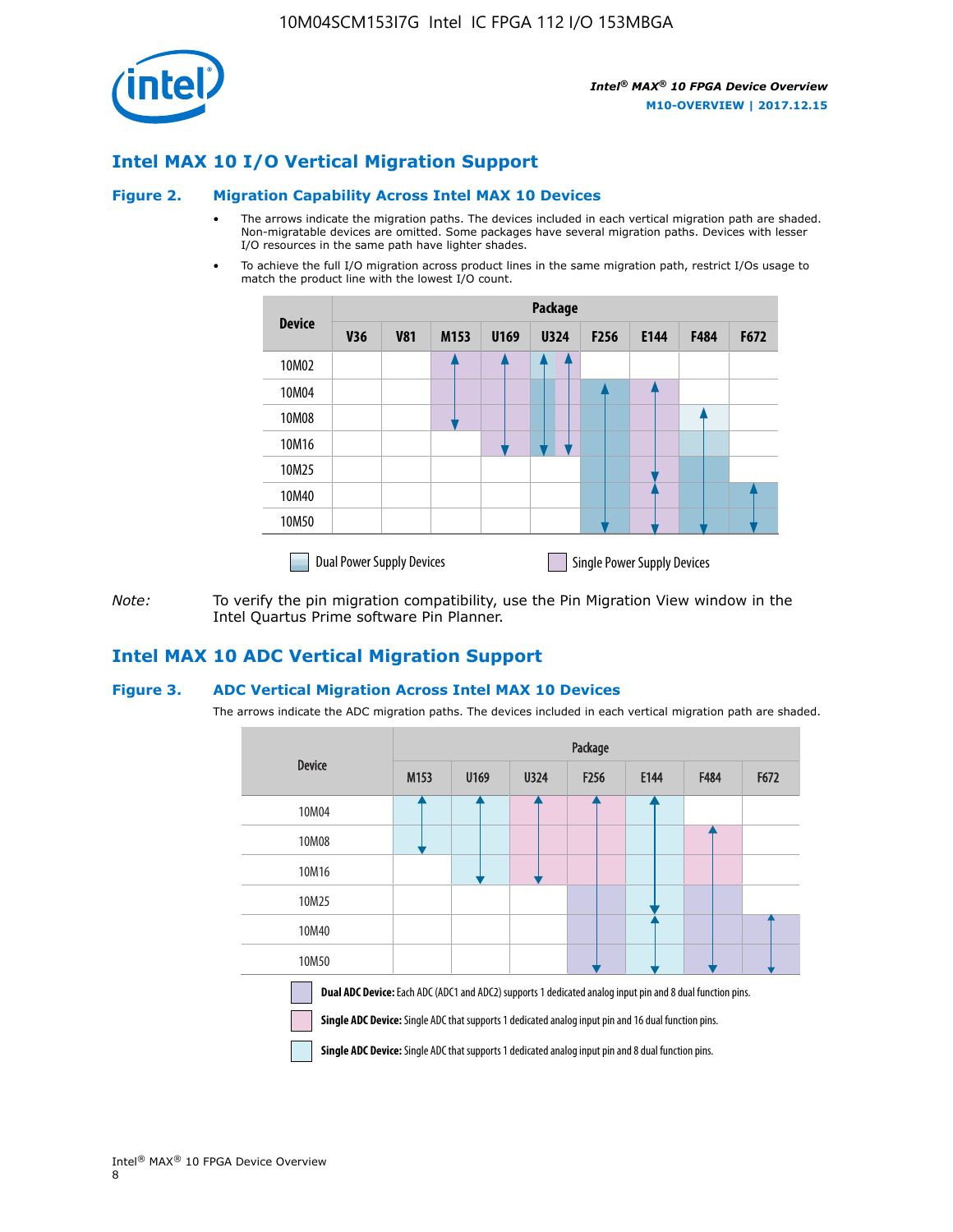

## **Table 7. Pin Migration Conditions for ADC Migration**

| <b>Source</b>     | <b>Target</b>     | <b>Migratable Pins</b>                                                                                            |
|-------------------|-------------------|-------------------------------------------------------------------------------------------------------------------|
| Single ADC device | Single ADC device | You can migrate all ADC input pins                                                                                |
| Dual ADC device   | Dual ADC device   |                                                                                                                   |
| Single ADC device | Dual ADC device   | One dedicated analog input pin.                                                                                   |
| Dual ADC device   | Single ADC device | Eight dual function pins from the ADC1 block of the<br>٠<br>source device to the ADC1 block of the target device. |

# **Logic Elements and Logic Array Blocks**

The LAB consists of 16 logic elements (LE) and a LAB-wide control block. An LE is the smallest unit of logic in the Intel MAX 10 device architecture. Each LE has four inputs, a four-input look-up table (LUT), a register, and output logic. The four-input LUT is a function generator that can implement any function with four variables.

#### **Figure 4. Intel MAX 10 Device Family LEs**



## **Analog-to-Digital Converter**

Intel MAX 10 devices feature up to two ADCs. You can use the ADCs to monitor many different signals, including on-chip temperature.

#### **Table 8. ADC Features**

| <b>Feature</b>             | <b>Description</b>                                                                                                                                                                                  |
|----------------------------|-----------------------------------------------------------------------------------------------------------------------------------------------------------------------------------------------------|
| 12-bit resolution          | Translates analog signal to digital data for information processing, computing,<br>data transmission, and control systems<br>Provides a 12-bit digital representation of the observed analog signal |
| Up to 1 MSPS sampling rate | Monitors single-ended external inputs with a cumulative sampling rate of 25<br>kilosamples per second to 1 MSPS in normal mode                                                                      |
|                            |                                                                                                                                                                                                     |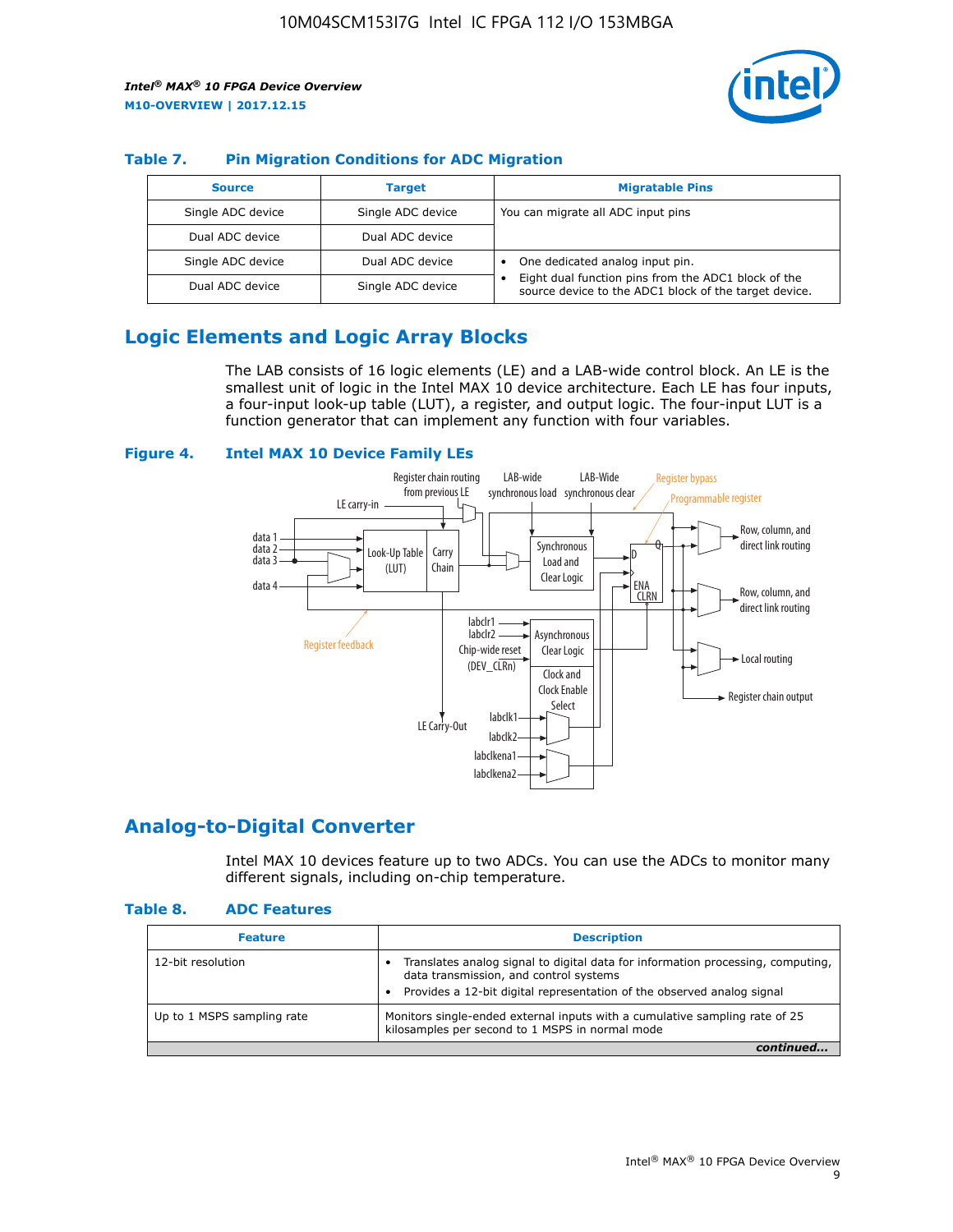

| <b>Feature</b>                                                  | <b>Description</b>                                                                                                                                 |
|-----------------------------------------------------------------|----------------------------------------------------------------------------------------------------------------------------------------------------|
| Up to 17 single-ended external inputs<br>for single ADC devices | One dedicated analog and 16 dual function input pins                                                                                               |
| Up to 18 single-ended external inputs<br>for dual ADC devices   | One dedicated analog and eight dual-function input pins in each ADC block<br>$\bullet$<br>Simultaneous measurement capability for dual ADC devices |
| On-chip temperature sensor                                      | Monitors external temperature data input with a sampling rate of up to 50<br>kilosamples per second                                                |

# **User Flash Memory**

The user flash memory (UFM) block in Intel MAX 10 devices stores non-volatile information.

UFM provides an ideal storage solution that you can access using Avalon Memory-Mapped (Avalon-MM) slave interface protocol.

#### **Table 9. UFM Features**

| <b>Features</b>     | <b>Capacity</b>                                                             |
|---------------------|-----------------------------------------------------------------------------|
| Endurance           | Counts to at least 10,000 program/erase cycles                              |
| Data retention      | 20 years at 85 $^{\circ}$ C<br>٠<br>10 years at 100 °C<br>$\bullet$         |
| Operating frequency | Maximum 116 MHz for parallel interface and 7.25 MHz for<br>serial interface |
| Data length         | Stores data up to 32 bits length in parallel                                |

# **Embedded Multipliers and Digital Signal Processing Support**

Intel MAX 10 devices support up to 144 embedded multiplier blocks. Each block supports one individual  $18 \times 18$ -bit multiplier or two individual  $9 \times 9$ -bit multipliers.

With the combination of on-chip resources and external interfaces in Intel MAX 10 devices, you can build DSP systems with high performance, low system cost, and low power consumption.

You can use the Intel MAX 10 device on its own or as a DSP device co-processor to improve price-to-performance ratios of DSP systems.

You can control the operation of the embedded multiplier blocks using the following options:

- Parameterize the relevant IP cores with the Intel Quartus Prime parameter editor
- Infer the multipliers directly with VHDL or Verilog HDL

System design features provided for Intel MAX 10 devices: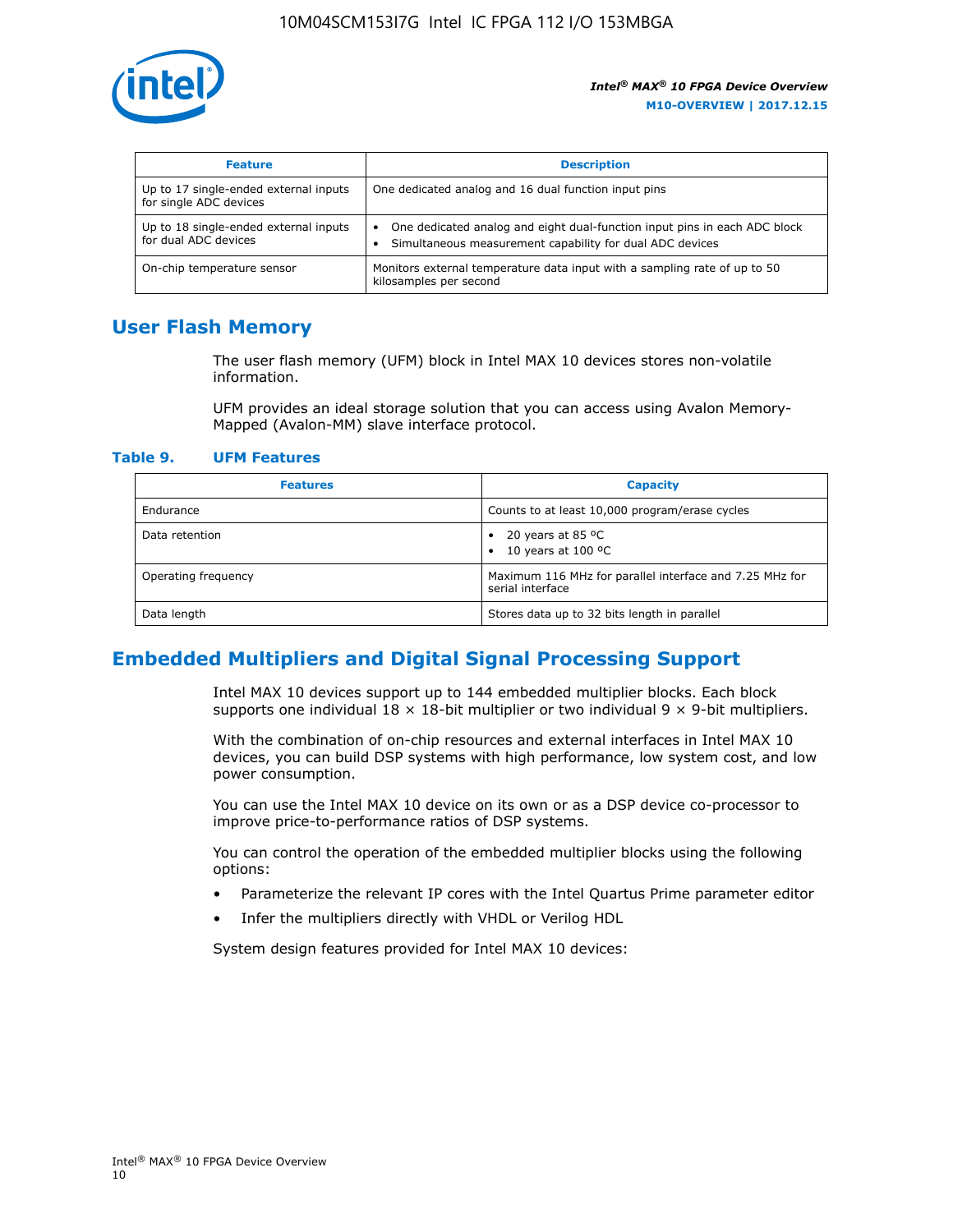

- DSP IP cores:
	- Common DSP processing functions such as finite impulse response (FIR), fast Fourier transform (FFT), and numerically controlled oscillator (NCO) functions
	- Suites of common video and image processing functions
- Complete reference designs for end-market applications
- DSP Builder for Intel FPGAs interface tool between the Intel Quartus Prime software and the MathWorks Simulink and MATLAB design environments
- DSP development kits

## **Embedded Memory Blocks**

The embedded memory structure consists of M9K memory blocks columns. Each M9K memory block of a Intel MAX 10 device provides 9 Kb of on-chip memory capable of operating at up to 284 MHz. The embedded memory structure consists of M9K memory blocks columns. Each M9K memory block of a Intel MAX 10 device provides 9 Kb of on-chip memory. You can cascade the memory blocks to form wider or deeper logic structures.

You can configure the M9K memory blocks as RAM, FIFO buffers, or ROM.

The Intel MAX 10 device memory blocks are optimized for applications such as high throughput packet processing, embedded processor program, and embedded data storage.

| <b>Operation Modes</b> | <b>Port Widths</b>                                                            |
|------------------------|-------------------------------------------------------------------------------|
| Single port            | $x1, x2, x4, x8, x9, x16, x18, x32, and x36$                                  |
| Simple dual port       | $x1, x2, x4, x8, x9, x16, x18, x32, and x36$                                  |
| True dual port         | $\times1, \times2, \times4, \times8, \times9, \times16, \text{and } \times18$ |

#### **Table 10. M9K Operation Modes and Port Widths**

# **Clocking and PLL**

Intel MAX 10 devices offer the following resources: global clock (GCLK) networks and phase-locked loops (PLLs) with a 116-MHz built-in oscillator.

Intel MAX 10 devices support up to 20 global clock (GCLK) networks with operating frequency up to 450 MHz. The GCLK networks have high drive strength and low skew.

The PLLs provide robust clock management and synthesis for device clock management, external system clock management, and I/O interface clocking. The high precision and low jitter PLLs offers the following features:

- Reduction in the number of oscillators required on the board
- Reduction in the device clock pins through multiple clock frequency synthesis from a single reference clock source
- Frequency synthesis
- On-chip clock de-skew
- Jitter attenuation
- Dynamic phase-shift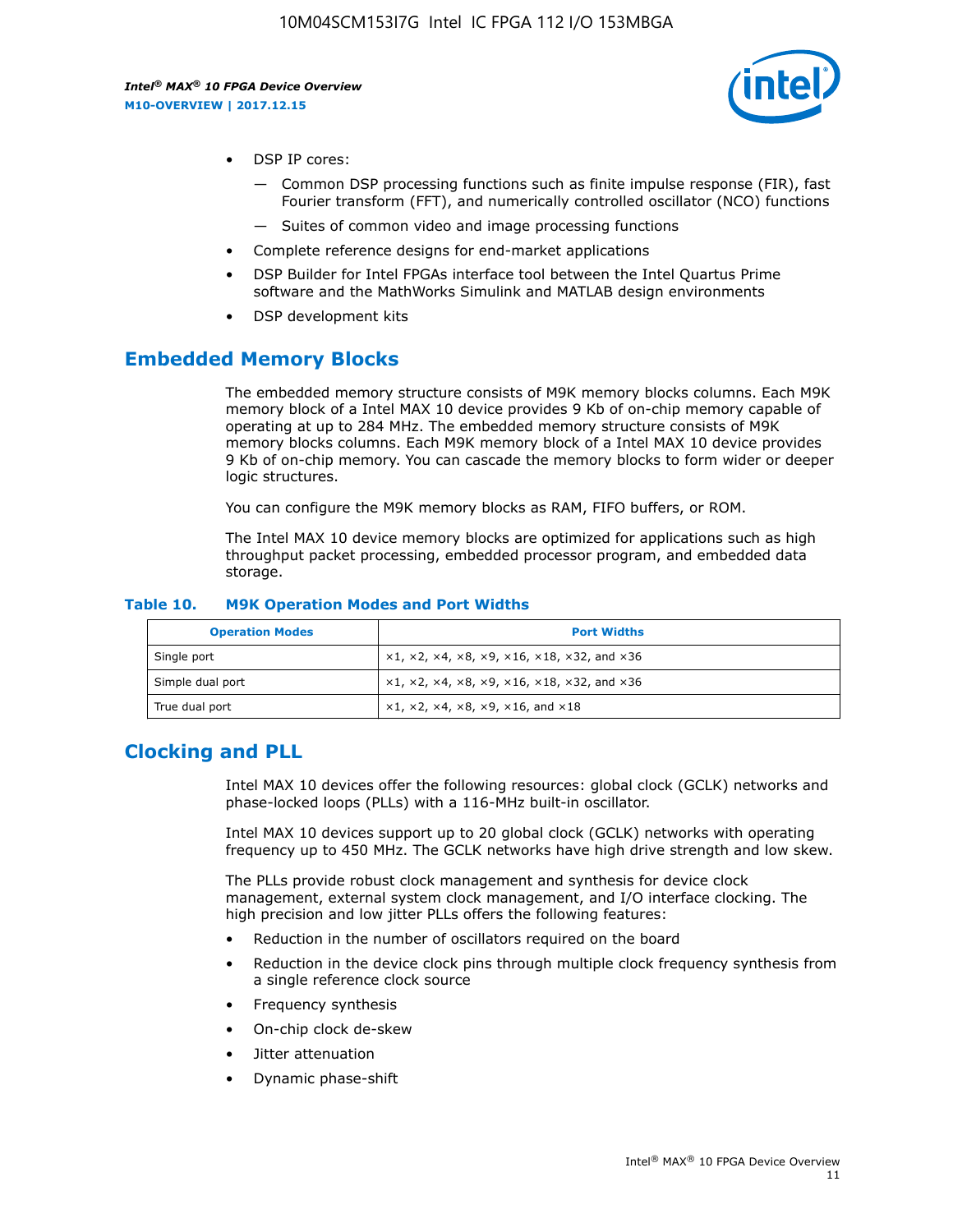

- Zero delay buffer
- Counter reconfiguration
- Bandwidth reconfiguration
- Programmable output duty cycle
- PLL cascading
- Reference clock switchover
- Driving of the ADC block

# **FPGA General Purpose I/O**

The Intel MAX 10 I/O buffers support a range of programmable features.

These features increase the flexibility of I/O utilization and provide an alternative to reduce the usage of external discrete components such as a pull-up resistor and a PCI clamp diode.

# **External Memory Interface**

Dual-supply Intel MAX 10 devices feature external memory interfaces solution that uses the I/O elements on the right side of the devices together with the UniPHY IP.

With this solution, you can create external memory interfaces to 16-bit SDRAM components with error correction coding (ECC).

*Note:* The external memory interface feature is available only for dual-supply Intel MAX 10 devices.

#### **Table 11. External Memory Interface Performance**

| <b>External Memory</b><br>Interface $(3)$ | <b>I/O Standard</b> | <b>Maximum Width</b> | <b>Maximum Frequency (MHz)</b> |
|-------------------------------------------|---------------------|----------------------|--------------------------------|
| <b>DDR3 SDRAM</b>                         | SSTL-15             | 16 bit $+8$ bit ECC  | 303                            |
| <b>DDR3L SDRAM</b>                        | SSTL-135            | 16 bit $+8$ bit ECC  | 303                            |
| <b>DDR2 SDRAM</b>                         | SSTL-18             | 16 bit $+8$ bit ECC  | 200                            |
| LPDDR2 SDRAM                              | $H$ SUL-12          | 16 bit without ECC   | 200(4)                         |

## **Related Links**

[External Memory Interface Spec Estimator](http://www.altera.com/technology/memory/estimator/mem-emif-index.html)

Provides a parametric tool that allows you to find and compare the performance of the supported external memory interfaces in Intel FPGAs.

 $(3)$  The device hardware supports SRAM. Use your own design to interface with SRAM devices.

 $(4)$  To achieve the specified performance, constrain the memory device I/O and core power supply variation to within ±3%. By default, the frequency is 167 MHz.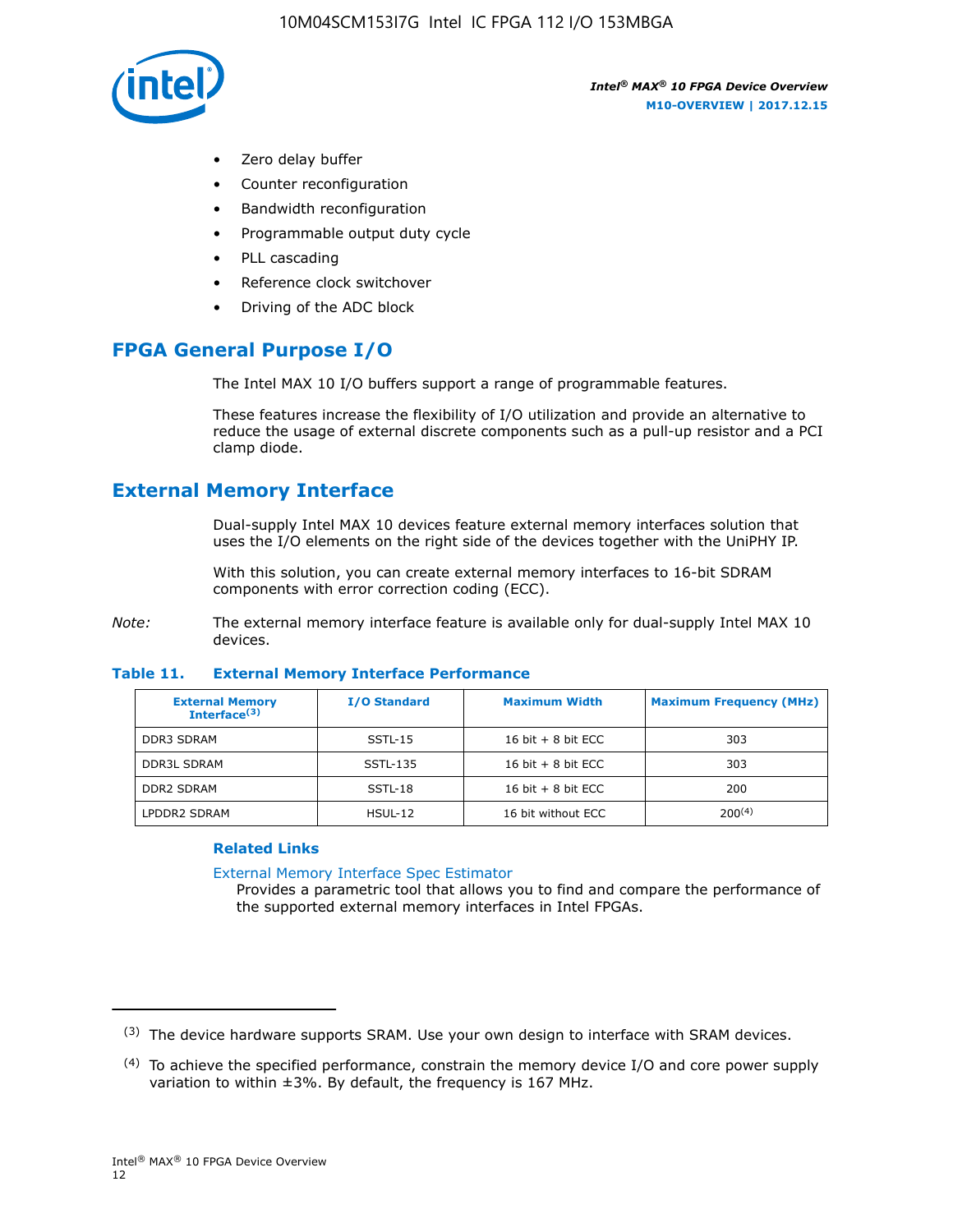

# **Configuration**

## **Table 12. Configuration Features**

| <b>Feature</b>                    | <b>Description</b>                                                                                                                                                                       |
|-----------------------------------|------------------------------------------------------------------------------------------------------------------------------------------------------------------------------------------|
| Dual configuration                | Stores two configuration images in the configuration flash memory (CFM)<br>Selects the first configuration image to load using the CONFIG SEL pin                                        |
| Design security                   | Supports 128-bit key with non-volatile key programming<br>Limits access of the JTAG instruction during power-up in the JTAG secure mode<br>Unique device ID for each Intel MAX 10 device |
| <b>SEU Mitigation</b>             | Auto-detects cyclic redundancy check (CRC) errors during configuration<br>Provides optional CRC error detection and identification in user mode                                          |
| Dual-purpose configuration<br>pin | Functions as configuration pins prior to user mode<br>Provides options to be used as configuration pin or user I/O pin in user mode                                                      |
| Configuration data<br>compression | Decompresses the compressed configuration bitstream data in real-time during<br>configuration<br>Reduces the size of configuration image stored in the CFM                               |
| Instant-on                        | Provides the fastest power-up mode for Intel MAX 10 devices.                                                                                                                             |

## **Table 13. Configuration Schemes for Intel MAX 10 Devices**

| <b>Configuration Scheme</b>   | <b>Compression</b>       | <b>Encryption</b> | <b>Dual Image</b><br><b>Configuration</b> | <b>Data Width</b> |
|-------------------------------|--------------------------|-------------------|-------------------------------------------|-------------------|
| <b>Internal Configuration</b> | Yes                      | Yes               | Yes                                       |                   |
| <b>JTAG</b>                   | $\overline{\phantom{a}}$ |                   | -                                         |                   |

## **Power Management**

## **Table 14. Power Options**

| <b>Power Options</b>                  | <b>Advantage</b>                                                                                                                   |  |
|---------------------------------------|------------------------------------------------------------------------------------------------------------------------------------|--|
| Single-supply device                  | Saves board space and costs.                                                                                                       |  |
| Dual-supply device                    | Consumes less power<br>Offers higher performance                                                                                   |  |
| Power management<br>controller scheme | Reduces dynamic power consumption when certain applications are in standby mode<br>Provides a fast wake-up time of less than 1 ms. |  |

# **Document Revision History for Intel MAX 10 FPGA Device Overview**

| <b>Date</b>   | <b>Version</b> | <b>Changes</b>                                                                                                                                                                                                                       |
|---------------|----------------|--------------------------------------------------------------------------------------------------------------------------------------------------------------------------------------------------------------------------------------|
| December 2017 | 2017.12.15     | Added the U324 package for the Intel MAX 10 single power supply<br>devices.<br>Updated the 10M02 GPIO and LVDS count in the Maximum Resource<br>Counts for Intel MAX 10 Devices table.<br>Updated the I/O vertical migration figure. |
| February 2017 | 2017.02.21     | Rebranded as Intel.                                                                                                                                                                                                                  |
|               |                |                                                                                                                                                                                                                                      |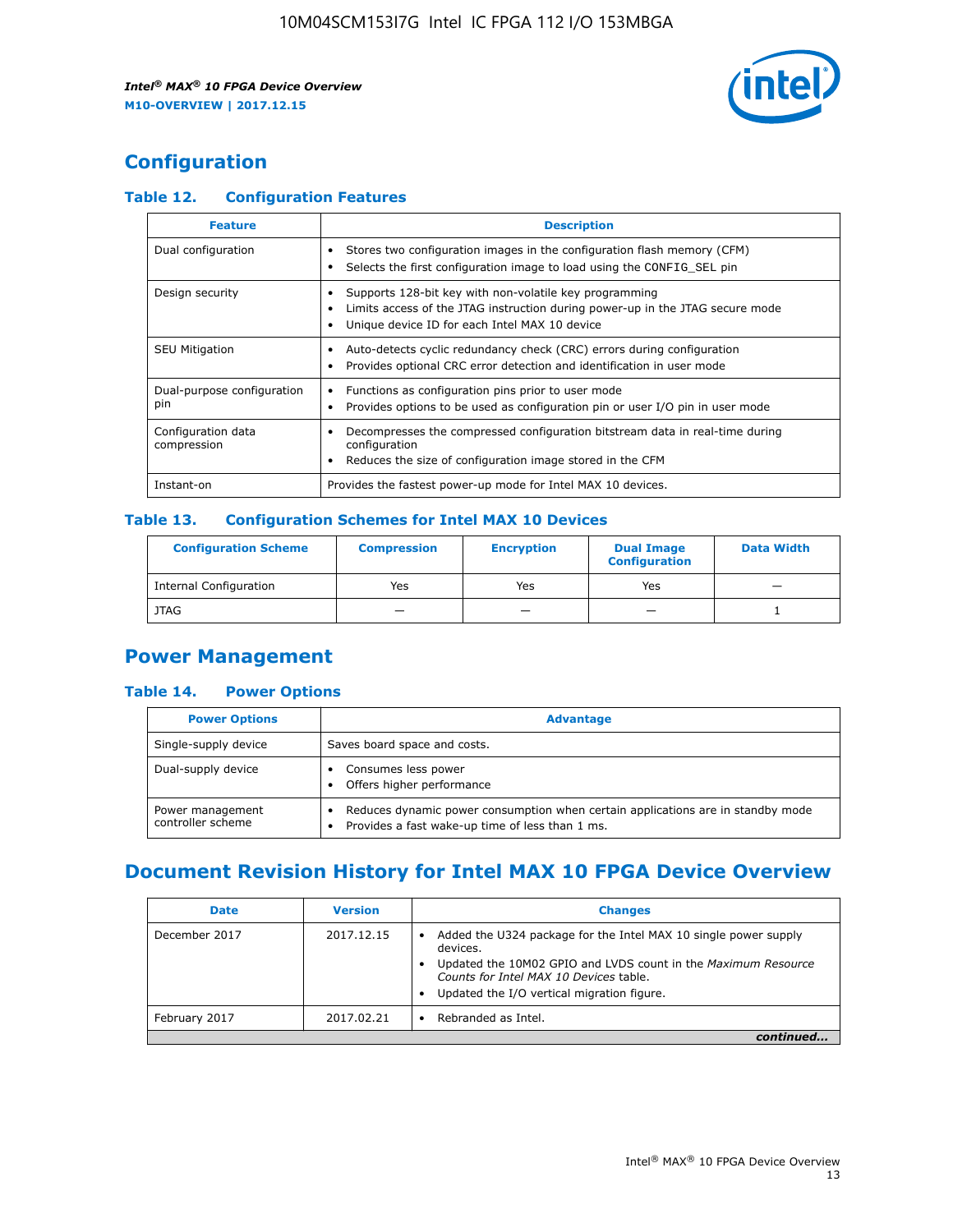

| <b>Date</b>    | <b>Version</b> | <b>Changes</b>                                                                                                                                                                                                                                                                                                                                                                                                                                                                                                                                                                                                                                                                                                                                                                                                                                                                                                                                                                                                                                                                                                                                                                     |
|----------------|----------------|------------------------------------------------------------------------------------------------------------------------------------------------------------------------------------------------------------------------------------------------------------------------------------------------------------------------------------------------------------------------------------------------------------------------------------------------------------------------------------------------------------------------------------------------------------------------------------------------------------------------------------------------------------------------------------------------------------------------------------------------------------------------------------------------------------------------------------------------------------------------------------------------------------------------------------------------------------------------------------------------------------------------------------------------------------------------------------------------------------------------------------------------------------------------------------|
| December 2016  | 2016.12.20     | • Updated EMIF information in the Summary of Features for Intel MAX 10<br>Devices table. EMIF is only supported in selected Intel MAX 10 device<br>density and package combinations, and for 600 Mbps performance, -6<br>device speed grade is required.<br>Updated the device ordering information to include P for leaded<br>$\bullet$<br>package.                                                                                                                                                                                                                                                                                                                                                                                                                                                                                                                                                                                                                                                                                                                                                                                                                               |
| May 2016       | 2016.05.02     | Removed all preliminary marks.<br>Update the ADC sampling rate description. The ADC feature monitors<br>$\bullet$<br>single-ended external inputs with a cumulative sampling rate of 25<br>kilosamples per second to 1 MSPS in normal mode.                                                                                                                                                                                                                                                                                                                                                                                                                                                                                                                                                                                                                                                                                                                                                                                                                                                                                                                                        |
| November 2015  | 2015.11.02     | Removed SF feature from the device ordering information figure.<br>$\bullet$<br>Changed instances of Quartus II to Intel Quartus Prime.<br>$\bullet$                                                                                                                                                                                                                                                                                                                                                                                                                                                                                                                                                                                                                                                                                                                                                                                                                                                                                                                                                                                                                               |
| May 2015       | 2015.05.04     | Added clearer descriptions for the feature options listed in the device<br>$\bullet$<br>ordering information figure.<br>Updated the maximum dedicated LVDS transmitter count of 10M02<br>$\bullet$<br>device from 10 to 9.<br>• Removed the F672 package of the Intel MAX 10 10M25 device :<br>- Updated the devices I/O resources per package.<br>- Updated the I/O vertical migration support.<br>- Updated the ADC vertical migration support.<br>Updated the maximum resources for 10M25 device:<br>- Maximum GPIO from 380 to 360.<br>- Maximum dedicated LVDS transmitter from 26 to 24.<br>- Maximum emulated LVDS transmitter from 181 to 171.<br>- Maximum dedicated LVDS receiver from 181 to 171.<br>Added ADC information for the E144 package of the 10M04 device.<br>$\bullet$<br>Updated the ADC vertical migration diagram to clarify that there are<br>$\bullet$<br>single ADC devices with eight and 16 dual function pins.<br>Removed the note about contacting Altera for DDR3, DDR3L, DDR2,<br>$\bullet$<br>and LPDDR2 external memory interface support. The Intel Quartus<br>Prime software supports these external memory interfaces from version<br>15.0. |
| December 2014  | 2014.12.15     | $\bullet$<br>Changed terms:<br>- "dual image" to "dual configuration image"<br>- "dual-image configuration" to dual configuration"<br>• Added memory initialization feature for Flash and Analog devices.<br>• Added maximum data retention capacity of up to 20 years for UFM<br>feature.<br>Added maximum operating frequency of 7.25 MHz for serial interface<br>$\bullet$<br>for UFM feature.                                                                                                                                                                                                                                                                                                                                                                                                                                                                                                                                                                                                                                                                                                                                                                                  |
| September 2014 | 2014.09.22     | Initial release.                                                                                                                                                                                                                                                                                                                                                                                                                                                                                                                                                                                                                                                                                                                                                                                                                                                                                                                                                                                                                                                                                                                                                                   |